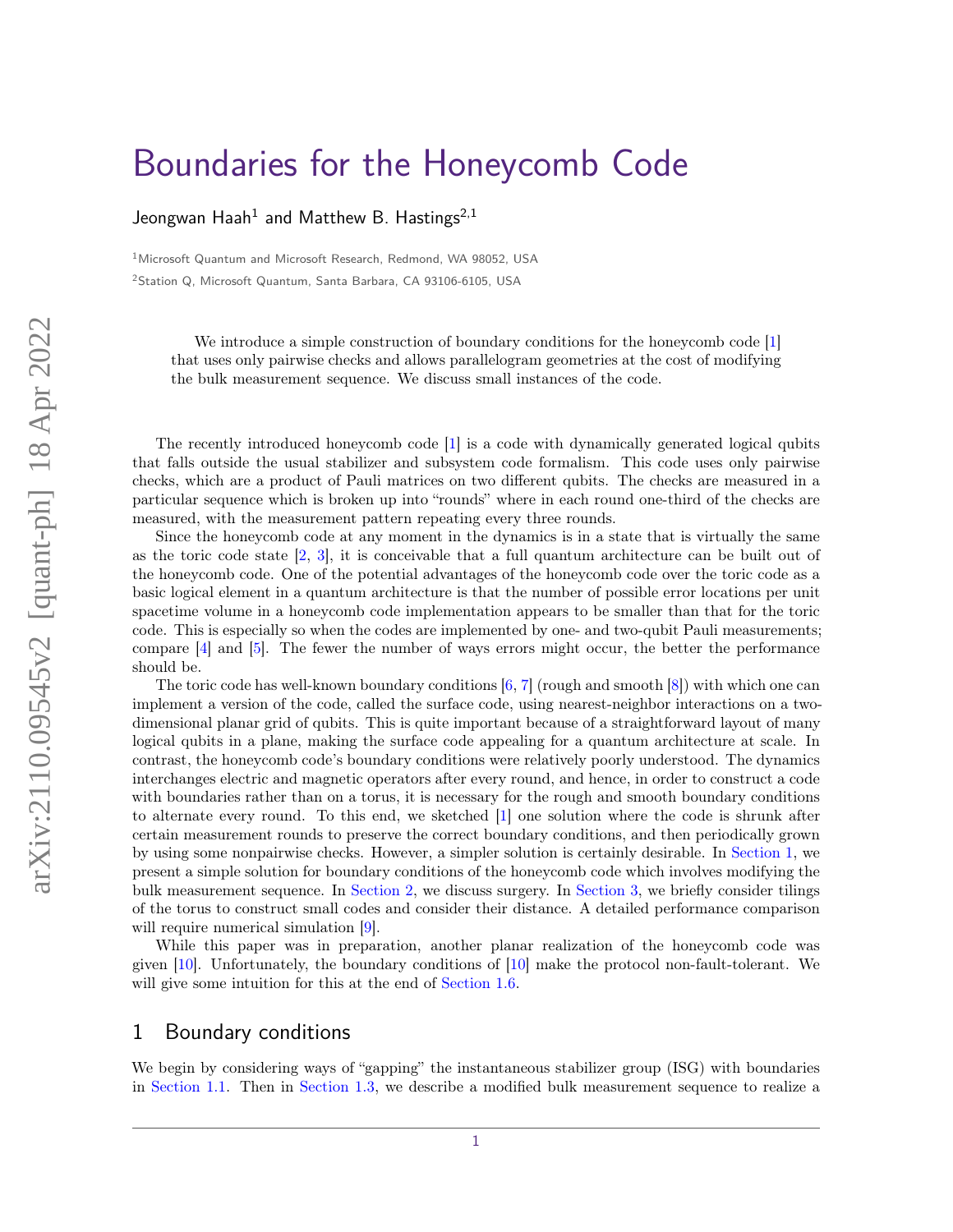<span id="page-1-1"></span>

Figure 1: Left: armchair with 4-gons on both boundaries. Right: armchair with 2-gons on bottom boundary and 4-gons at top. These two figures show that we can tune the height of the strip by using different boundary conditions. We have displayed the boundary check operators explicitly.

dynamically generated logical qubit on an annulus (or more generally on a multiply punctured disk). Finally, in [Section 1.4,](#page-3-0) we give a parallelogram geometry.

#### <span id="page-1-0"></span>1.1 2-gon and 4-gon boundaries

The left side of [Fig. 1](#page-1-1) is the same as Fig. 7 of [\[1\]](#page-10-0), with the addition of some extra cells at the top to gap both boundaries. This shows one way to introduce boundaries. Assume the left and right edges are continued further and then joined to make an (topological) annulus. The geometry of the hexagons may be termed an "armchair" geometry at the boundary, following terminology in carbon nanotubes. We have added additional edges to create additional plaquettes with four edges, that we term  $\frac{4-gons}{2}$ . Each 4-gon is a type 2 plaquette at the bottom, and the types of the edges are defined correspondingly: an edge at the very bottom that belongs to a hexagon is type 2, and an edge at the very bottom that belongs to a 4-gon is type 0. The void below the lattice can be regarded as a very large plaquette of type 1. At the top, type 0 and type 2 are interchanged; the void above the lattice is regarded type 1.

The right side of [Fig. 1](#page-1-1) shows an alternative. In this case we have added  $2-gons$  (also sometimes called bigons) at the bottom, each of which has only two edges. These 2-gons are of type 1 in this case. Each added half-circle edge is type 0, and the other edge of a 2-gon is type 2. Note that the perpetual plaquette stabilizer on a 2-gon has weight 2. Further, notice that if we measure a check which is an edge of a 2-gon (either type 0 or type 2 in this figure), then the two qubits in the 2-gon are in a Bell state, and so disentangled from the others.

#### 1.2 Embedded surface codes

It is routine [\[1\]](#page-10-0) but is crucial to our construction to identify an embedded surface code state with gapped boundary after each round. Every check projects a pair of qubits into an effective qubit  $(\mathbb{C}^2)$ , and one can draw a line segment orthogonal to the edge that covers the pair. These line segments give a superlattice of effective qubits, and perpetual plaquette stabilizers correspond to supervertex and superplaquette stabilizers on the effective qubits. The result is drawn in [Figs. 2](#page-2-1) and [3;](#page-3-1) see the quadrants labeled by  $0, 1$ , and  $2$ ; an exception is given to step  $0^*$  where an effective qubit may be due to a surviving check operator from the previous round.

In fact, there is a canonical choice of Clifford frame for each effective qubit, implied by the superlattice stabilizers. Here, a Clifford frame is nothing but a choice of logical operators (up to a sign) on the [[2*,* 1*,* 1]] code defined by the check operator. Each superplaquette contains exactly one plaquette of the original lattice, on which the perpetual stabilizer acts by some single-qubit Pauli operator on each effective qubit that surrounds the superplaquette. That single-qubit operator must be identified with  $Z_{\text{eff}}$  on the effective qubit. Likewise, each supervertex is contained in exactly one original plaquette, on which the perpetual stabilizer is a tensor product of several two-qubit operator on edges, which we identify with  $X_{\text{eff}}$  up to a sign. For  $Z_{\text{eff}}$  in the bulk, a simpler rule is that if a check operator is  $a \otimes b$ , then  $Z_{\text{eff}} = \pm (a \otimes I) = (I \otimes b)(a \otimes b).$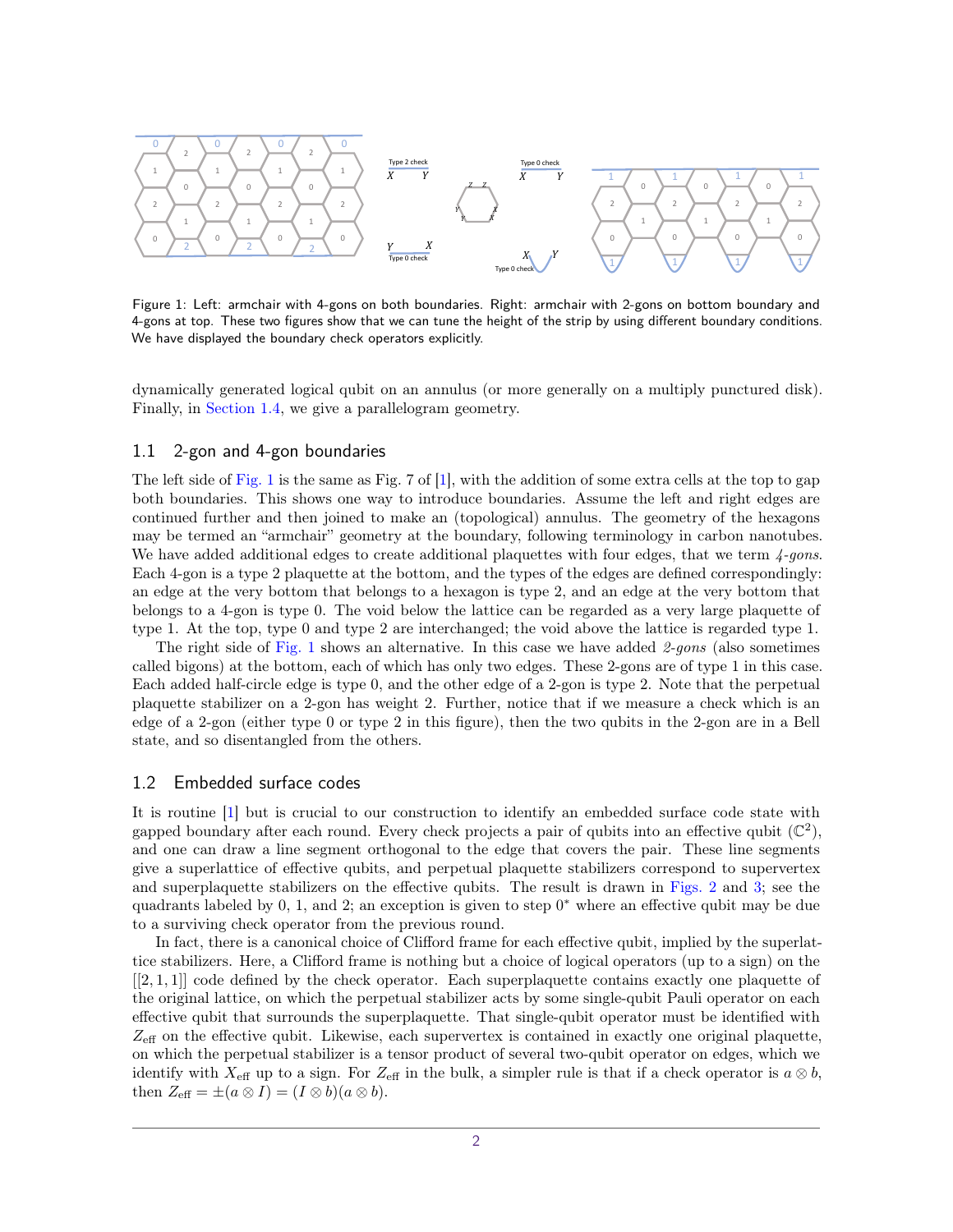<span id="page-2-1"></span>

Figure 2: At each round, the superlattice supports an embedded toric code state with boundaries. After round 0, each 4-gon at the bottom has two edges of type 0, both of which are measured. Since there is a perpetual plaquette stabilizer at each 4-gon, the instantaneous stabilizers on a 4-gon project its four qubits down to  $\mathbb{C}^2$ , depicted by a slightly longer vertical superedge. After round 2, a similar projection is realized at the top 4-gons of type 0. After round  $0^*$ , the edges of type 0 at the boundary (top and bottom) are not measured, and therefore the type 2 check at the boundary remains in the ISG, projecting its two qubits to  $\mathbb{C}^2$ . These projections make super-3-gons and super-5-gons at the boundaries.

The thickness of the annulus is chosen such that the top boundary conditions of the embedded toric code state match the bottom ones. With a different thickness it is possible to have 2-gons at both top and bottom.

#### <span id="page-2-0"></span>1.3 Modification of bulk sequence

Under the choice of boundaries with all 4-gons as in the left side of [Fig. 1,](#page-1-1) if we measured type 2 checks and then type 0 checks, we would reveal the inner logical operator, destroying the dynamically generated logical qubit. This may be understood in two ways. One way is that the bulk dynamics interchanges electric and magnetic operators every round, while the boundary conditions after round 2 and round 0 are of the same type (both rough) rather than alternating. Another way is to view the annulus on a topological 2-dimensional sphere so that the bottom edges form the boundary of a single "very large plaquette" of type 1; measuring type 2 and then type 0 checks infers the stabilizer of the very large plaquette. A similar problem arises with the right side of [Fig. 1.](#page-1-1) In this case, the "very large plaquette" is of type 2, whose stabilizer (an inner logical operator) would be revealed if we measured type 0 and then type 1 checks.

To have a dynamically generated logical qubit on an annulus, while using only pairwise checks, we modify the bulk measurement sequence as follows. We measure edges of type

$$
0, 1, 2, 0^*, 2, 1 \tag{1}
$$

in order and repeating. Depending on the boundary geometry we may use a sequence

$$
0^*, 1, 2, 0, 2, 1. \tag{2}
$$

They have period 6, not 3. The notation is that 0*,* 1*,* 2 means measuring all checks of the given type, but 0 <sup>∗</sup> means measuring all type-0 checks *except* those on a boundary. Thus we do not reveal the inner operator.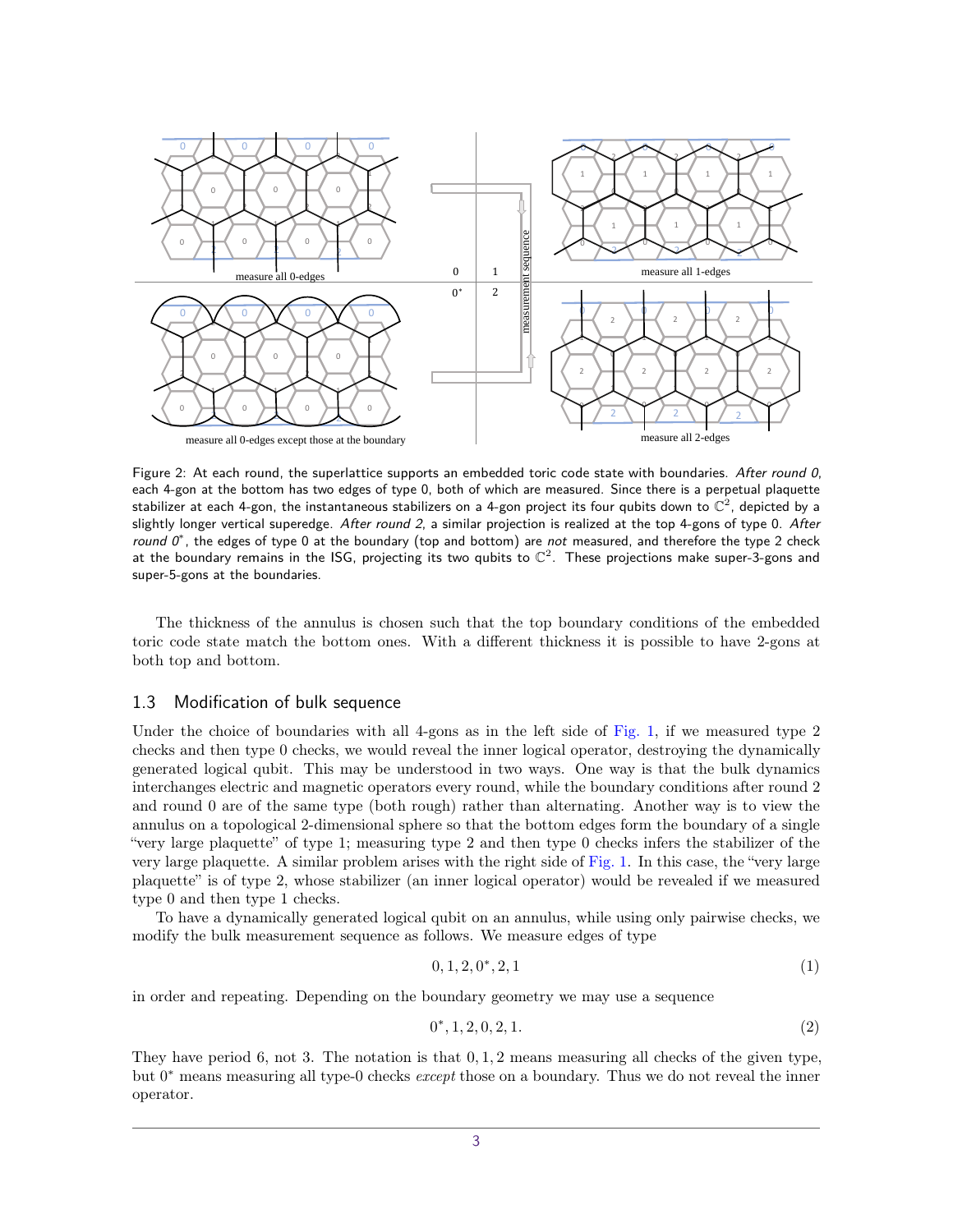<span id="page-3-1"></span>

Figure 3: Superlattices similar to those in [Fig. 2.](#page-2-1) After round  $0^*$ , the checks of type 1 at the top boundary remain in the ISG, rendering the superlattice to have 5-gons at the top boundary. The perpetual plaquette stabilizer on each 2-gon projects the two qubits of the 2-gon to  $\mathbb{C}^2$ , rendering the superlattice to have 5-gons at the bottom boundary. The product of the two type 1 checks positioned the lowest in the figure around a "bay," survives in the ISG and gives the supervertex stabilizer. After round 2, the type 2 check on the edge of a 2-gon and its perpetual stabilizer make a Bell state, disentangling the two qubits of the 2-gon from the others. After round 0, each 4-gon makes its four qubits into one effective qubit, and each 2-gon makes a Bell state.

Both sequences infer all small plaquettes: for  $(a, b, c)$  that is a permutation of  $(0, 1, 2)$ , after measuring checks of type *a* and type *b* in succession, we infer plaquette stabilizers of type *c*. In other words, we infer plaquette stabilizers of type 2*,* 2*,* 0*,* 1*,* 1*,* 0 in sequence. This is independent of where we have 0<sup>\*</sup> in the measurement sequence. See [Figs. 2](#page-2-1) and [3.](#page-3-1) The boundary conditions in the embedded toric codes are alternating from round to round as they should.

#### <span id="page-3-0"></span>1.4 Parallelogram

To encode a single logical qubit on a parallelogram in the usual toric code, one pair of opposite sides (top & bottom) of the parallelogram should have smooth boundary conditions, while the other pair (left & right) should have rough boundary conditions. In the honeycomb code, we have to make sure that boundaries of a parallelogram alternate in time while neighboring sides have opposite boundary conditions. One solution is depicted in [Fig. 4.](#page-4-1) It is straightforward to make the parallelogram larger. Note that the patch depicted in [Fig. 4](#page-4-1) can fill the infinite plane of the honeycomb lattice of qubits with no gaps in between parallelograms.

A strategy to construct a parallelogram with armchair boundaries is as follows. (i) We choose the height of a horizontal strip and use 2- or 4-gon boundaries (as in [Fig. 1\)](#page-1-1) such that the top and bottom boundaries have the same type of superlattice boundaries (rough and smooth) at round 1 and 2. (ii) We truncate the strip on the left and use 2- or 4-gon boundary geometry such that the superlattice boundary condition on the left is opposite to that on the top and bottom at round 1 and 2. (iii) We truncate the strip on the right such that the superlattice boundary condition is the same as that on the left. Whether we use 2-gon or 4-gon boundary geometry on the right will be dictated by the width of the parallelogram. (iv) By demanding the spatial alternation of superlattice boundary conditions along the boundary, we determine which kind of round 0 should be used in the measurement sequence

$$
0', 1, 2, 0'', 2, 1 \tag{3}
$$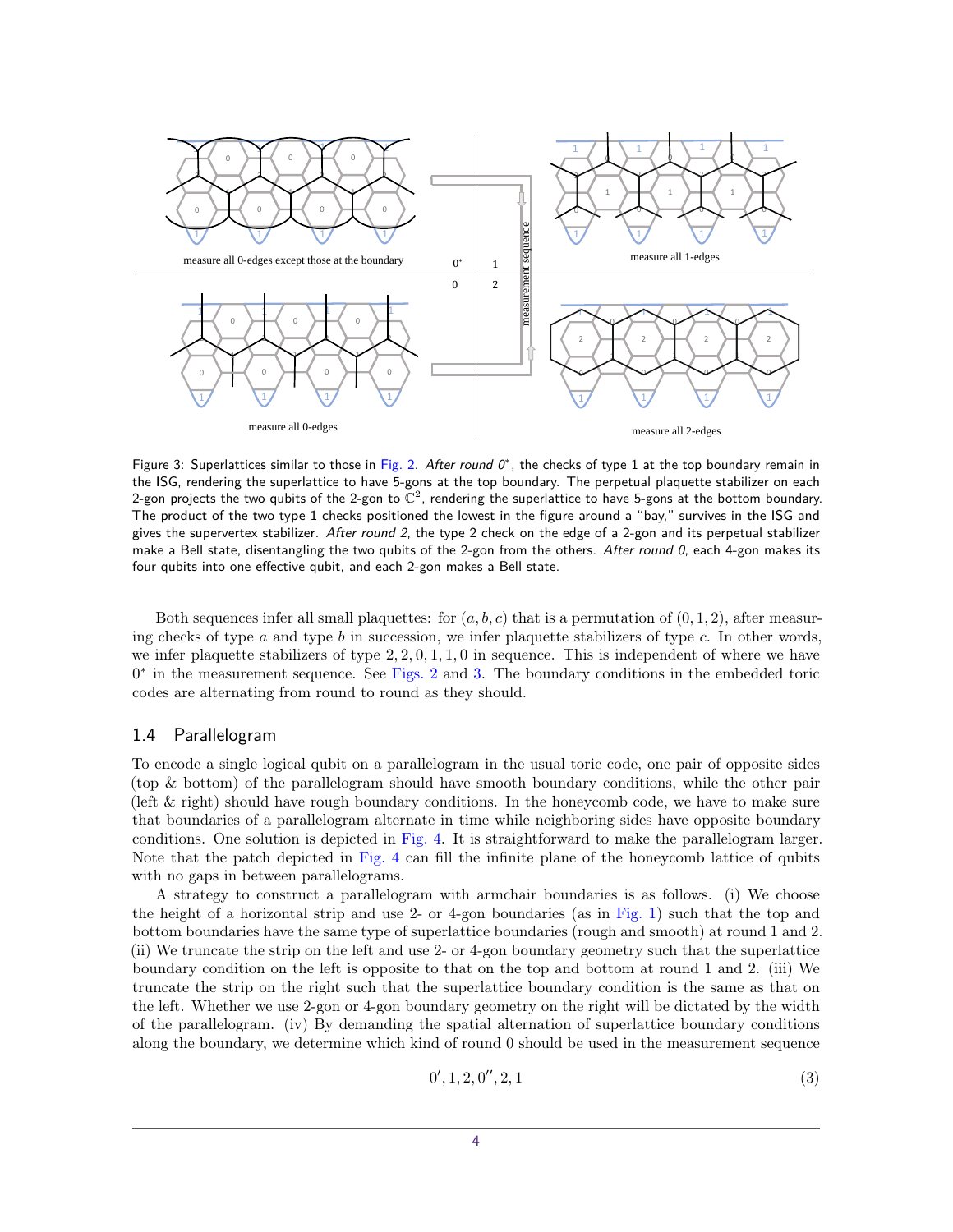<span id="page-4-1"></span>

Figure 4: A parallelogram patch of honeycomb code using 4- and 2-gon boundaries. The construction of superlattice follows the same reasoning as in [Figs. 2](#page-2-1) and [3.](#page-3-1) New phenomena occur at the corners. First, the top left qubit participates in four checks, and there is no static plaquette stabilizer associated with the two intersecting 2-gons; however, the three qubits in the support of these two 2-gons are in some subspace  $\mathbb{C}^2$  always (except for the very first round). Second, in the lower left corner after round  $0^2$  the perpetual plaquette stabilizer at the 2-gon and the type 1 check from the previous round 1 project the three qubits covered by the curvy line to a subspace  $\mathbb{C}^2$ . A symmetric situation  $(1{\leftrightarrow}2)$  is observed in the top right corner at round  $0^1.$ 

where  $0'$  or  $0''$  indicates that certain type 0 checks are not measured at the boundaries at that round.

### 1.5 More general shapes

A general prescription to build a planar patch that encodes one logical qubit is as follows. A qubit must participate in exactly 3 checks except for four qubits where the boundary condition of the embedded surface code changes. In each portion of the boundary on which the qubits have degree 3 only, the types of the edges should alternate between two options. The bulk measurement sequence is still  $\dots, 0, 1, 2, 0, 2, 1, \dots$  that has period 6. At round 1 and 2, all checks of a given type is measured. At round 0, some type 0 checks near the boundary are omitted, which can be easily identified by demanding that the embedded surface code should have time-alternating boundary conditions. In [Fig. 4](#page-4-1) there are three qubits that are acted on by only two checks, and one qubit that is acted on by four checks. In [Fig. 6](#page-8-0) below we construct a patch with two degree-3 qubits, and two degree-4 qubits.

#### <span id="page-4-0"></span>1.6 Decoding graphs

**Bulk.** We begin by considering the infinite honeycomb lattice with the period 6 sequence, 0*,* 1*,* 2*,* 0*,* 2*,* 1. Since there is no boundary, the round 0 is not modified. We continue to use the simplified model [\[1\]](#page-10-0) in which each check  $E \otimes E$  of weight 2 at any location in spacetime may be followed by an error  $E$  on one of the qubits, but no other error occurs. This simplified error model generates all possible error patterns including measurement outcome flips. Type *a* checks at a round and type *b* checks at the next round infer type *c* plaquette stabilizers, where *a, b, c* are distinct. So, the sequence of plaquette types that are inferred (immediately after the check operators are measured) is

$$
2, 0, 1, 1, 0, 2 \tag{4}
$$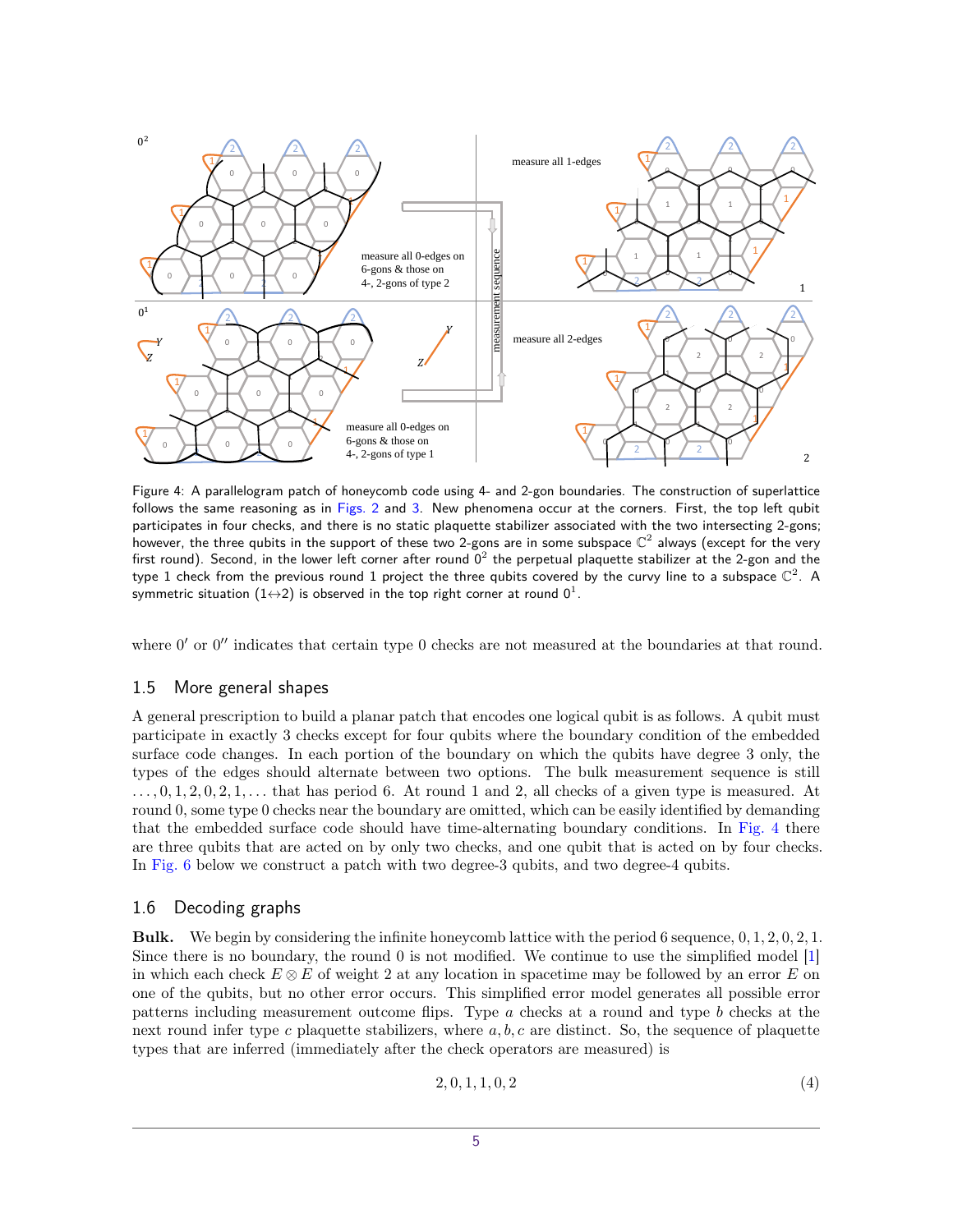that has period 6.

An error *E* after a type *a* check and before a type *b* check, flips a fresh type *c* plaquette stabilizer; by construction, *E* anticommutes with the type *b* check that follows *E* in time. All subsequent plaquette stabilizers are inferred by checks that are measured after *E*, and therefore whether a given plaquette stabilizer *P* is flipped by *E* is determined by the commutation relation between *E* and  $P$ . There are exactly two plaquette stabilizers that anticommute with *E*.

We examine the plaquette stabilizers in spacetime that are inferred *after* a given error and mark them with  $\star$  if they are the *first* flip of the plaquette stabilizer. Due to the spatial symmetry, we only have to look at the plaquette types.

| E after round $0 \mid 2\star 0 \quad 1\star 1 \quad 0 \quad 2 \mid 2 \quad 0 \quad 1 \quad 1 \quad 0 \quad 2 \mid \cdots$ |  |  |  |  |                                                                |  |  |     |
|---------------------------------------------------------------------------------------------------------------------------|--|--|--|--|----------------------------------------------------------------|--|--|-----|
| E after round $1 \mid 0 \star 1 \cdot 1 \cdot 0 \cdot 2 \star 2 \cdot 0 \cdot 1 \cdot 1 \cdot 0 \cdot 2 \cdot \cdots$     |  |  |  |  |                                                                |  |  |     |
| E after round 2                                                                                                           |  |  |  |  | $1 \star 1$ $0 \star 2$   2 0 1 1 0 2                          |  |  |     |
| E after round $01$                                                                                                        |  |  |  |  | $1 \star 0$ $2 \star 2$ 0 1 1 0 2                              |  |  | (5) |
| E after round 2                                                                                                           |  |  |  |  | $0 \star 2$   2 0 1 $\star 1$ 0 2                              |  |  |     |
| E after round 1                                                                                                           |  |  |  |  | $2 \star   2 \quad 0 \star 1 \quad 1 \quad 0 \quad 2   \cdots$ |  |  |     |

where *E* is a single-qubit error that immediately follows a check at the indicated round. This table allows us to construct a decoding graph. The nodes are the plaquette stabilizers in spacetime, whose time coordinates are when they are inferred. A node indicates if the associated plaquette stabilizer has an eigenvalue that is *different* from that of the same plaquette immediately preceding in time. An error (in the current simplified noise model) causes flips in the nodes indicated by  $\star$ , which happen to be two in number, so the error gives an edge between those flipped nodes.

We see that there is no edge between time slices of an odd time coordinate difference. If we collect all time slices with a fixed time coordinate parity, the decoding graph is connected. Hence, there are two separate decoding graphs. They are isomorphic due to the symmetry  $1 \leftrightarrow 2$ . The decoding subgraph is not regular. Recalling the  $2\pi/3$  rotation symmetry of the honeycomb lattice, we see that in the subgraph containing nodes of the first column in the table, type 2 nodes have degree 3, type 0 nodes have degree 6, and type 1 nodes have degree 9 (6 to the past and 3 to the future). The same matching graph argument as in [\[1\]](#page-10-0) proves that there is a fault tolerance accuracy threshold for this model that is nonzero. Uncorrectable errors are precisely those that give a nontrivial homology cycle in the decoding graph.

**Annulus.** With boundaries at the top and bottom of a strip, there is a new type of syndrome bit. From the decoding graph of the infinite bulk, the decoding graph for a topological annulus can be obtained with the following modifications.

- (Perpetual stabilizer) Keep bulk nodes that correspond to existing plaquettes and edges among them.
- (Transient stabilizer) Some check *c* of type  $a (a = 1, 2)$  at the boundary near a 4-gon survives at round 0 that is sandwiched by two rounds of type *a* because we do not measure certain type-0 edges. Similarly, near a 2-gon, the product c' of the two type-a checks on the "armrest" of the "armchair" survives at round 0. Such a check *c* or a product *c'* defines a transient stabilizer whose value is remeasured at the subsequent round *a*. The consistency of these values is a syndrome bit. It is important to keep track of these transient stabilizers, since they contribute to the boundary conditions of the decoding graph, giving correct homology for one logical qubit.
- Add a terminal node for each fictitious "very large plaquette" beyond the boundaries.

<span id="page-5-0"></span><sup>&</sup>lt;sup>1</sup>This conclusion is absurdly trivial in a usual stabilizer code. However, in our consideration, some errors (that are not first order in the current simplified error model) that commute with all plaquette stabilizers, can cause nontrivial syndromes due to the timing when the plaquette stabilizers are inferred. In other words, some error that commutes with a plaquette stabilizer may still excite the syndrome node associated with the plaquette stabilizer if the error is sandwiched between the two measurements in time, by which the eigenvalue of the plaquette stabilizer is inferred.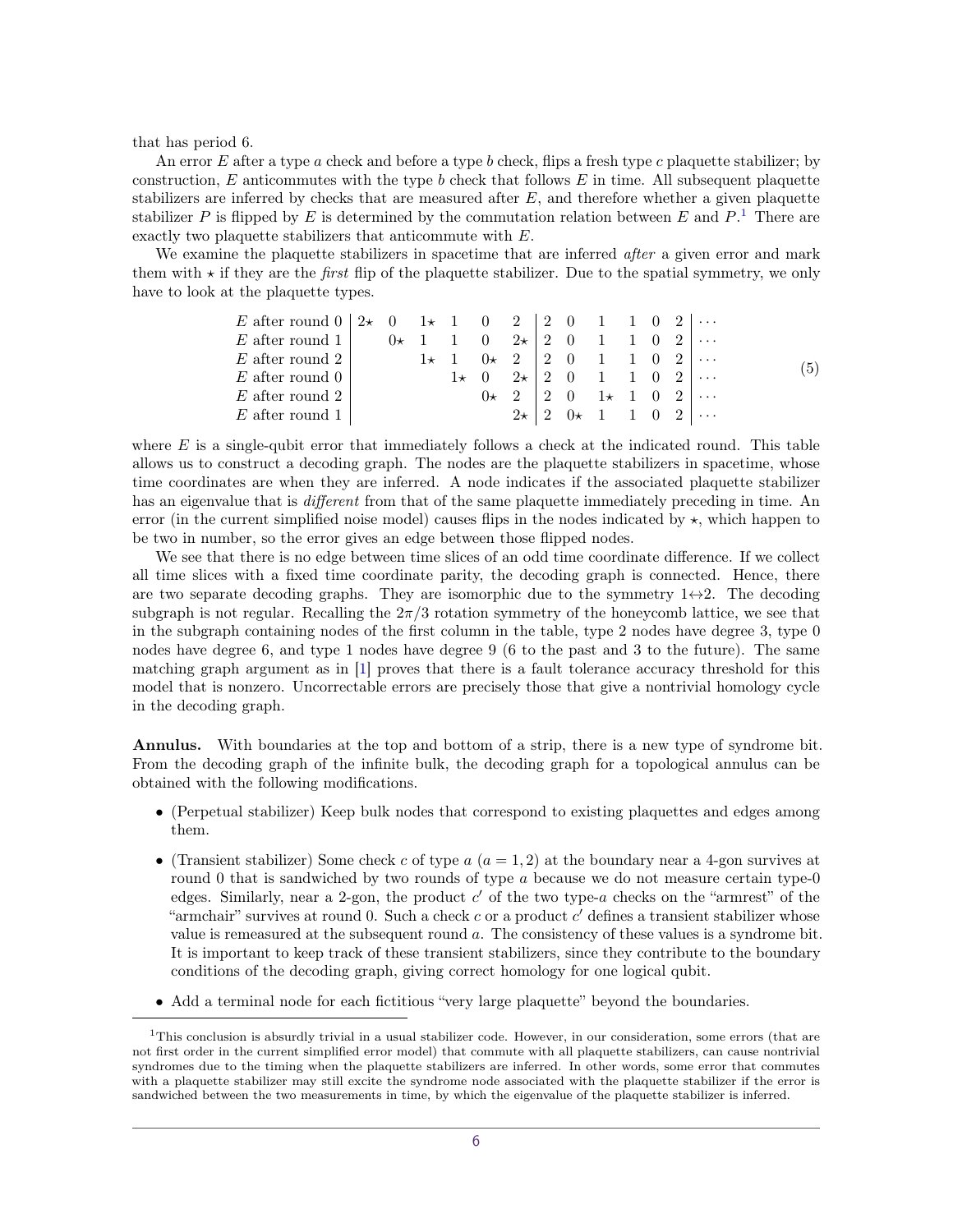• Connect the terminal nodes to the bulk nodes, as if it were a usual plaquette neighboring the boundary plaquettes. The terminal node has high degree.

Uncorrectable errors are those that give a nontrivial homology cycle *relative* to the terminal nodes. The connected component of the decoding graph which contains the new type of syndrome bits, has smooth boundaries and is disconnected from the terminal nodes. The other subgraph has rough boundaries if we delete the terminal nodes. This is analogous to the surface code on a topological annulus where one component of the decoding graph accounts for *X* errors, and the other for *Z* errors.

**Non-fault-tolerance due to boundaries.** In introduction, we have remarked that the boundary construction of [\[10\]](#page-11-2) renders the code non-fault-tolerant. This phenomenon may seem subtle because every ISG in the scheme of [\[10\]](#page-11-2) defines a code with a large code distance. However, a constant-weight fault configuration leading to a logical error exists in spacetime, corresponding to the motion of an anyon with finite velocity. In [\[10\]](#page-11-2), the period 3 measurement sequence is used for a whole planar patch. In particular, the ISG with boundary included has period 3 up to signs. Consider an *e*-particle *x* that enters into the bulk from a boundary component at time *t*. Suppose that *x* stays in the bulk for 3 measurement rounds. Due to the nontrivial automorphism implemented by the measurement sequence, the particle x becomes m at time  $t + 3$ . However, the boundary conditions of the ISG at time  $t + 3$ , through which *x* has entered, is the same as those at time *t*, so the particle may exit, not through the same spatial location, but only through a different boundary component. The whole process may occur at a corner where the boundary conditions of ISG changes, and therefore can be implemented by a constant-weight operator in spacetime. On the other hand, nothing prevents for an *m*-particle *y* at time *t* to stay near the corner indefinitely. The worldline of  $y$  can therefore link with that of  $x$ , suggesting that  $x$  may implement a logical error. Here, it is necessary that  $x$  stays undetected to any decoder. It turns out that this is indeed possible, as not all stabilizers are inferred every measurement round.

**Parallelogram.** The prescription for the annulus case applies verbatim; there are transient stabilizers along the boundary, which are inferred whenever the check measurement outcome is deterministic in the absence of errors. Note that in contrast to [\[10\]](#page-11-2), our boundary conditions evolve in time in a commensurate way with the nontrivial anyon automorphism in the bulk. Any anyon that enters through a boundary component *b* may exit through either *b* or the opposite boundary component *b*.

# <span id="page-6-0"></span>2 Surgery

In this section we consider logical operations across neighboring parallelograms. We present protocols to embed a qubit into a larger patch, and to measure a product of logical operators,  $XX, ZZ, XZ$ , or  $\overline{Z\overline{X}}$ , across two patches. Since we know how to prepare an eigenstate of logical  $\overline{X}$  or  $\overline{Z}$  and to measure a logical patch in  $\overline{X}$  and  $\overline{Z}$  basis [\[1\]](#page-10-0), if supplemented with a single-qubit logical gate  $S = \text{diag}(1, i)$  or state  $|0\rangle + i|1\rangle$ , our measurement portfolio implements all Clifford operations.

Indeed, the joint  $\overline{X}\overline{X}$  or  $\overline{Z}\overline{Z}$  measurement, the single-qubit preparation in  $\overline{X}$  or  $\overline{Z}$  basis, and the single-qubit measurement in  $X$  or  $Z$  allow quantum teleportation. Logical CNOT is possible by the joint and single-qubit measurements [\[11,](#page-11-3) §5]. The group of single-qubit Clifford operations is generated by *S* and the Hadamard gate *H*. The *S* gate is implemented by injecting  $|0\rangle + i|1\rangle$  for which we need the joint  $\overline{Z}\overline{Z}$  and single-qubit  $\overline{X}$  measurements. The effect of *H* is to interchange  $\overline{X}$  and  $\overline{Z}$ , but our measurement portfolio is closed under such an interchange. Therefore, we achieve Clifford completeness.

#### 2.1 Growing patches

This step is used to prepare a patch containing a magic state  $|0\rangle + e^{i\pi/4}|1\rangle$ . The prescription for a usual surface code [\[12\]](#page-11-4) is that we prepare data qubits that are going to be occupied by a larger patch in an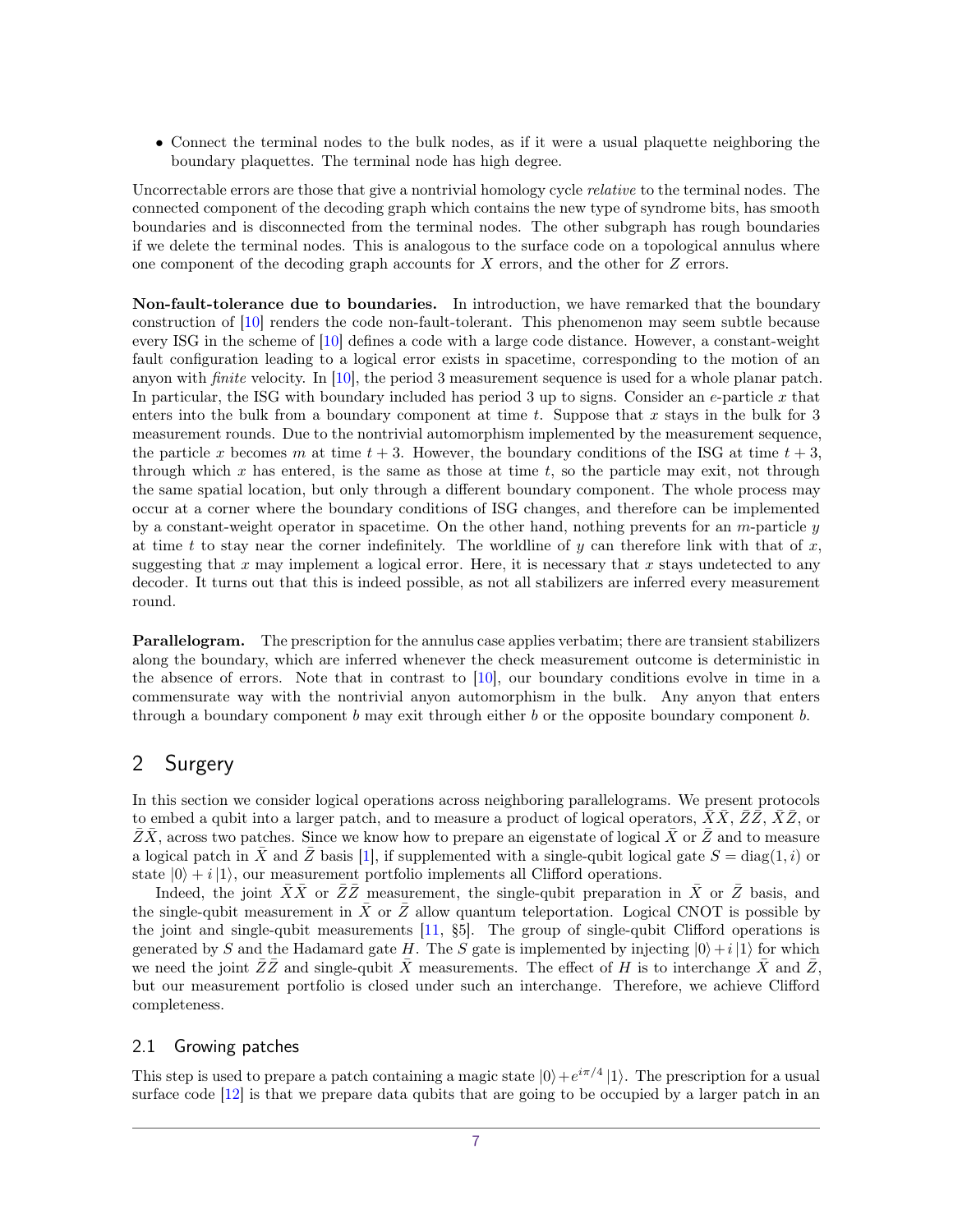<span id="page-7-0"></span>

Figure 5: An extended patch. The displayed patch occupies space that is worth two parallelograms. Observe that along the bottom boundary there are both smooth and rough sections. At the top right corner the type 0 hexagon is disentangled from the rest in round 1 and 2.

eigenstate of the to-be-grown part of the logical operators, and begin stabilizer measurements. Since the logical operators are conserved operators of the stabilizer measurements, the grown patch will have the original logical information encoded. The same strategy is applicable for our honeycomb code. We prepare ancillas in an eigenstate of the to-be-grown part of the instantaneous logical operator, and begin our check measurement dynamics.

#### 2.2 Logical *XX* and *ZZ* measurements

We bring two regular patches side by side. Then, we stop the measurements for the patches and start the measurement sequence for the double sized patch. The boundary 2-gons and 4-gons are dropped in between the patches and the "gap" between the patches is filled with bulk hexagons and one 4-gon. The logical outcome of the surgery is given by the product of the new plaquette stabilizers. Whether the surgery implements logical  $\bar{X} \otimes \bar{X}$  or  $\bar{Z} \otimes \bar{Z}$  measurement depends on whether the relative displacement of the two patches is horizontal or vertical.

## 2.3 Logical *XZ* and *ZX* measurements

We bring two regular patches so that they are diagonally separated in the square lattice of regular patches. Then we merge the two patches via lattice surgery depicted in [Figs. 5](#page-7-0) and [6.](#page-8-0) While the extension in [Fig. 5](#page-7-0) and the merger in [Fig. 6](#page-8-0) do not have to be done separately, it is conceptually easier to understand the full surgery by regarding it in those two steps, so we have drawn two sets of figures. The extension step is no different from the usual extension above. The merger is also similar; we stop the measurement sequences for each patch and begin the depicted measurements. The measurement sequences after the merger for the upper part and the lower part are opposite of each other:

upper: 
$$
0^2
$$
 1 2  $0^1$  2 1  $\cdots$   
lower:  $0^1$  2 1  $0^2$  1 2  $\cdots$  (6)

This opposite sequence is introduced to cope with the time-alternating boundary conditions of the embedded surface code; e.g., at round 1, the embedded surface code on the parallelogram has the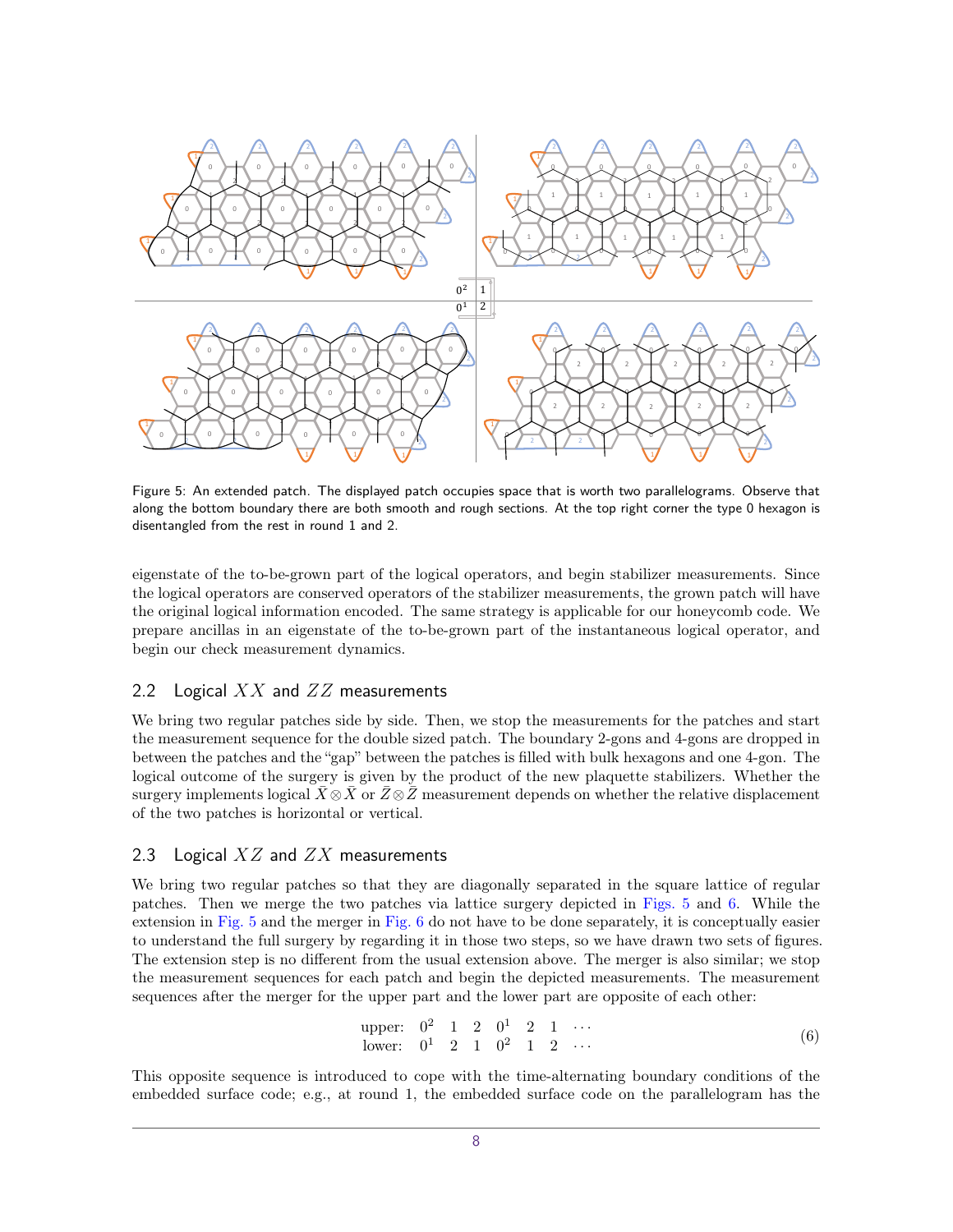<span id="page-8-0"></span>

Figure 6: An extended patch of [Fig. 5](#page-7-0) is stitched with a parallelogram patch. The qubits form a portion of honeycomb lattice and the hexagon labels are inherited from the infinite honeycomb lattice. Unlike other surgery operations, the upper extended patch and the lower regular patch run measurement schedules that are opposite of each other, which is equivalent to running the same sequence but with offset of 3 rounds. This offset synchronization can be implemented by letting one of the patches idle for 3 rounds. At the stitch, all the new edges are type 0, each of which is measured at round 0. The outcome of the logical measurement is given by the product of the plaquette stabilizers that depend on new type 0 edges. If this surgery measures logical  $\bar{Z}\otimes\bar{X}$ , the symmetric version where the extended patch is extended vertically measures logical  $\bar{X}\otimes\bar{Z}$ .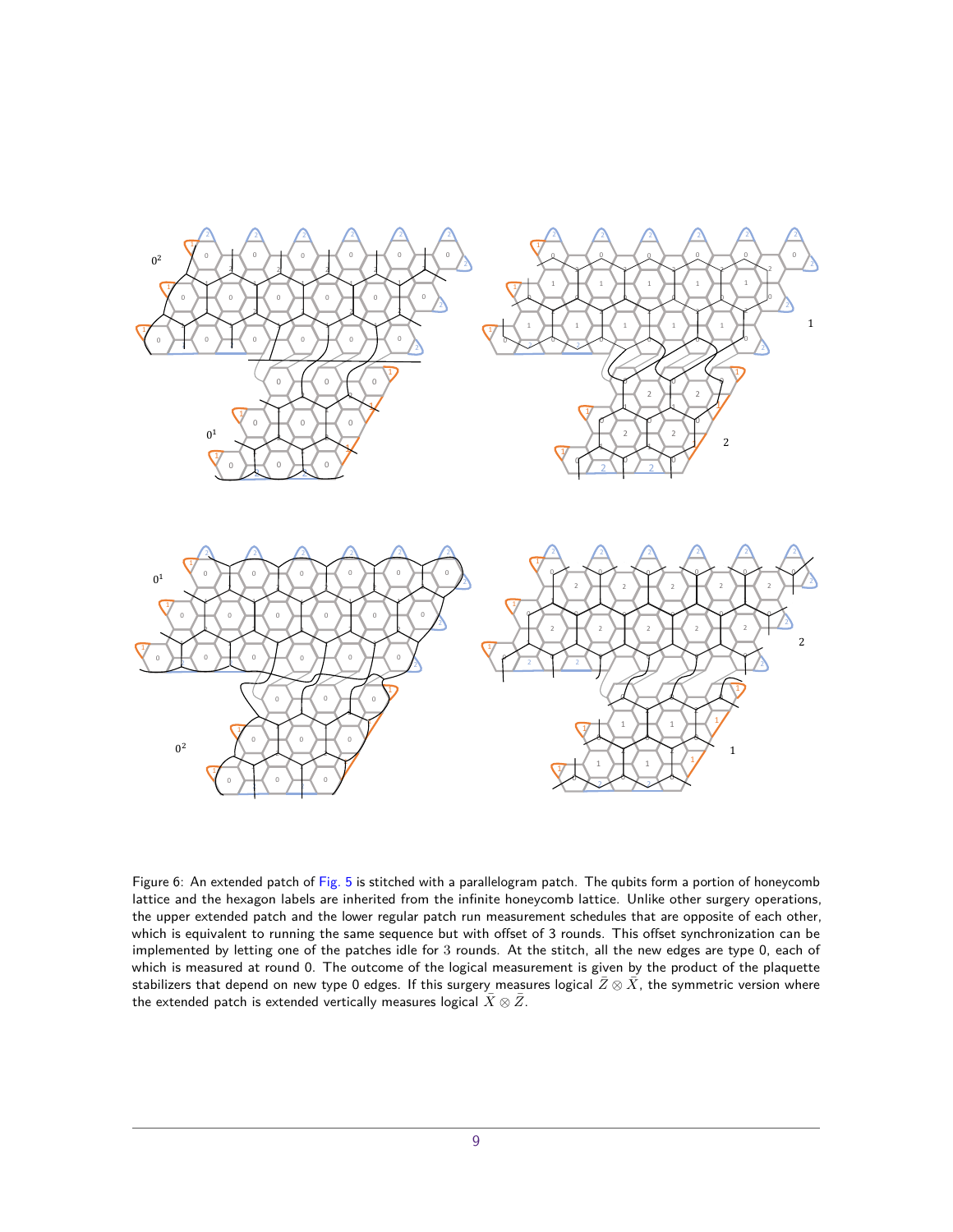

<span id="page-9-2"></span>Figure 7: Dual graph for 18-qubit code on a torus. Left and right sides of figure are identified, as are top and bottom sides.

smooth boundary at the top, but the rough boundary at the lower bottom of the extended patch. It remains open if the merger is possible using two-qubit Pauli measurements only without introducing the opposite measurement sequence. The opposite sequence can be most easily implemented by letting one of the patches idle for 3 rounds. For example,

upper: 
$$
\cdots
$$
  $0^2$  1 2  $0^1$  2 1  $0^2$  1 2  $0^1$  2 1  $\cdots$   
lower:  $\cdots$   $0^2$  1 2  $0^1$  2 1  $0^2$  1 2  $0^1$  2  $\cdots$  (7)

This is likely the best strategy if the idling qubit noise is low compared to operation noise. Since there is no type 1 or 2 edge crossing the stitch, the type of each edge is unambiguously determined by that of the pre-merger patches.

# <span id="page-9-0"></span>3 Small codes on torus

In general, the honeycomb code can be defined for any trivalent graph *G* for which the faces can be 3-colored.<sup>[2](#page-9-1)</sup> This is the same condition needed to construct a color code [\[13\]](#page-11-5). Examples include the 4*.*8*.*8 and 4*.*6*.*12 uniform tilings.

Since  $G$  is trivalent, every face of the dual graph  $G^*$  is a simplex (i.e., a triangle). The 3-coloring of the faces of *G* gives a 3-coloring of vertices of *G*<sup>∗</sup> . Excluding some degenerate examples in which *G*<sup>∗</sup> does not define a simplicial complex, the dual *G*<sup>∗</sup> is a triangulation of the torus. The smallest possible triangulation of the torus is given by taking *G* to be the Heawood graph which has 14 vertices. However, famously, the dual  $G^*$  is  $K_7$ , the complete graph on 7 vertices so we cannot 3-color its vertices.

A natural family of triangulations to consider is as follows. Consider an infinite square grid with vertices labeled by elements of  $\mathbb{Z}^2$ . Divide each square into two triangles by adding an edge from  $(i, j)$ to  $(i + 1, j + 1)$  for all *i, j.* Call the resulting triangulation of the plane Λ, and color each vertex by color  $i+j \mod 3$ . Let  $u = (a, b)$  and  $v = (c, d)$  with  $a, b, c, d \in \mathbb{Z}$  and triangulate the torus by  $\Lambda$  modulo *u, v.* As a consistency relation on the coloring, we require  $a + b = 0 \text{ mod } 3$  and  $c + d = 0 \text{ mod } 3$ . The number of qubits of the resulting code is equal to the number of triangles, which is equal to twice the number of vertices, and hence equals 2|*ad* − *bc*|.

In the particular case where

<span id="page-9-3"></span>
$$
\begin{pmatrix} a & b \ c & d \end{pmatrix} = \begin{pmatrix} 1 & 0 \ 0 & 1 \end{pmatrix} \ell \quad \text{where } \ell = 0 \text{ mod } 3,
$$
 (8)

we have  $n = 2\ell^2$  qubits. For  $\ell = 3$ , this gives an 18-qubit code. See [Fig. 7.](#page-9-2)

The notion of "distance" for codes with dynamically generated logical qubits must be defined carefully. The reason is that a logical error can occur purely as a result of measurement outcome flips without any single-qubit Pauli errors occurring. For simplicity, we just consider the simplest definition of distance: the minimum number of single-qubit Pauli errors which can produce a logical error without causing a nonvanishing error syndrome. We claim that the distance of this family of

<span id="page-9-1"></span><sup>2</sup>Of course, if the graph is not a honeycomb, then the name "honeycomb code" may be less appropriate.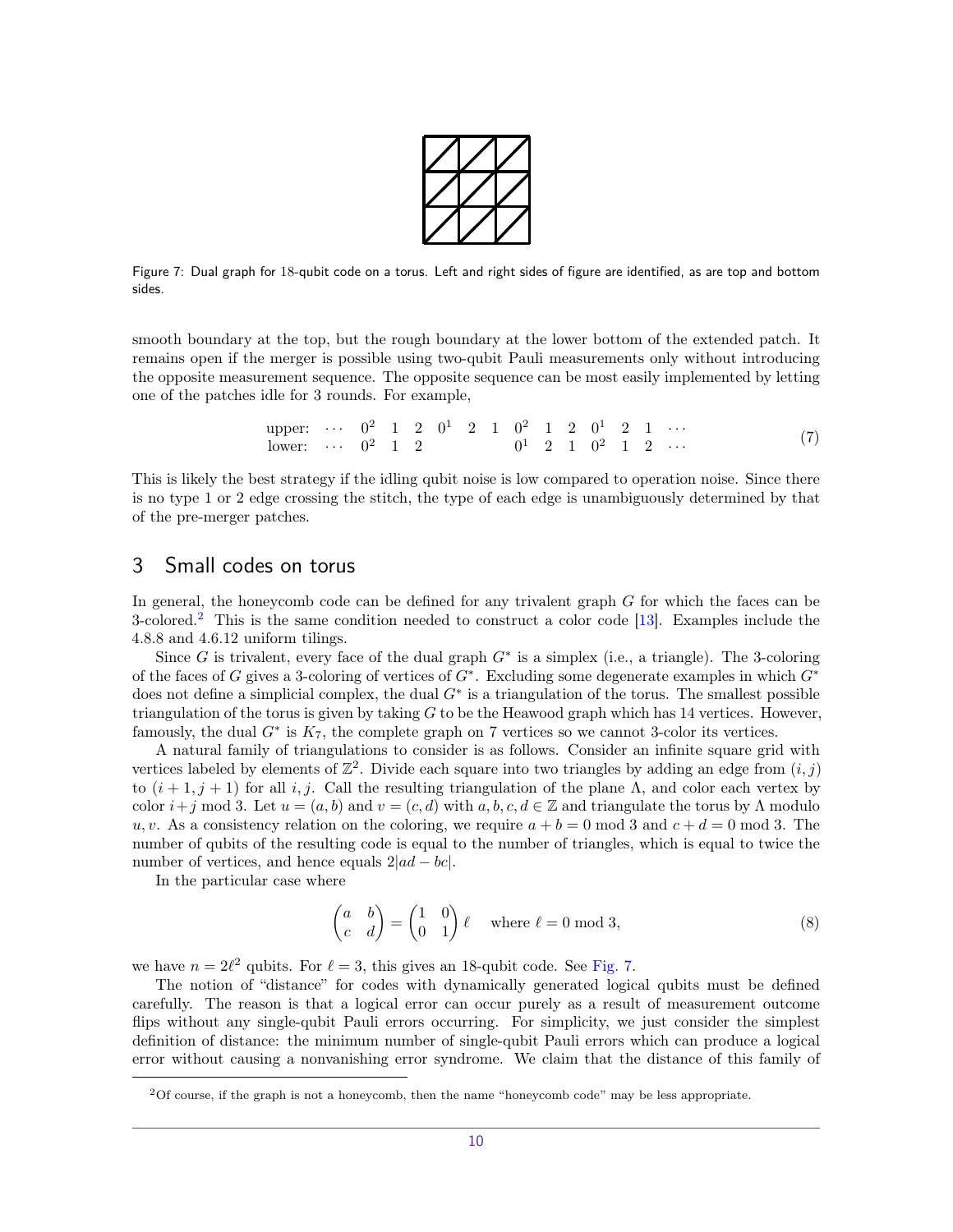codes is  $d = (4/3)\ell$ , and so these codes have  $n = (9/8)d^2$  qubits (interestingly, the same factor of  $9/8$ was found for color codes in  $[14]$ , and a  $(9/8)d^2$  family of honeycomb codes was noted in  $[5]$ ). We will examine the decoding graph defined by single-qubit Pauli errors and count the number of edges in a nontrivial homology cycle. It suffices to consider one connected component of the decoding graph, because any single-qubit Pauli error activates at most two edges that belong to the different connected components.

With the bulk sequence  $\dots$ , 0, 1, 2,  $\dots$  of period 3 as in [\[1\]](#page-10-0), the decoding graph is the 1-skeleton of the simple cubic lattice, whose (111) direction of the cubic lattice is our time direction. For a cycle in the 3d graph, there is a highest point. Since the 3d graph does not have any horizontal (orthogonal to the time axis) edge, the highest point must have two edges that overlap with some square. We can remove the highest point by changing the error cycle by the boundary of the square, reducing the elevation of that point. The same can be done to the lowest point in the cycle. This modification cannot increase the weight of the chain by construction. Continue until we arrive at a cycle *C* along which the time coordinate takes only two values, because the boundary of a square assumes three values in time coordinates. Without loss of generality, suppose these two values of time coordinate correspond to rounds 0*,* 2 mod 3. Then, the error chain corresponds to a path on the edges of the triangulation (e.g., the edges of [Fig. 7\)](#page-9-2) which avoids type 1 vertices. This is equivalent to investigating the graph on which the embedded toric code after round 1 lives and counting the number of edges in nontrivial homology cycles. Therefore, the code distance is  $\left(\frac{4}{3}\right)\ell$ .

With the modified bulk sequence  $\dots, 0, 1, 2, 0, 2, 1, \dots$  of period 6, the decoding graph is no longer the simple cubic lattice, but a similar argument holds. There are degree-3 vertices whose edges are all pointing towards the future or all towards the past. If an error cycle passes through a degree-3 vertex, then we can make the cycle avoid this vertex by changing the error cycle with a square. Then, the resulting cycle does not visit any edge connecting a degree-3 vertex and a degree-9 vertex, and hence lives on a graph consisting of degree-6 vertices only. The argument above applies again. In conclusion, the code family defined by Eq.  $(8)$  has code distance  $(4/3)\ell$  for both of the two versions of the bulk measurement sequence.

Related to our parallelogram is the following code family on torus.

$$
\begin{pmatrix} a & b \ c & d \end{pmatrix} = \begin{pmatrix} 1 & 2 \ -1 & 1 \end{pmatrix} m \quad \text{where } m = 1, 2, 3, .... \tag{9}
$$

The number of qubits is  $n = 6m^2$ . The same reduction of cycles as above holds for this family, and the code distance (with respect to single-qubit Pauli errors) is 2*m*. This family can realize a finer sequence of code distances than [Eq. \(8\).](#page-9-3)

# References

.

- <span id="page-10-0"></span>[1] M. B. Hastings and J. Haah, "Dynamically generated logical qubits," arXiv preprint (2021), [2107.02194](http://arxiv.org/abs/2107.02194) .
- <span id="page-10-1"></span>[2] A. Kitaev, "Anyons in an exactly solved model and beyond," [Annals of Physics](http://dx.doi.org/ 10.1016/j.aop.2005.10.005) 321, 2–111 (2006), [cond-mat/0506438](http://arxiv.org/abs/cond-mat/0506438) .
- <span id="page-10-2"></span>[3] J. R. Wootton, "A family of stabilizer codes for  $D(\mathbb{Z}_2)$  anyons and Majorana modes," [J. Phys. A:](http://dx.doi.org/10.1088/1751-8113/48/21/215302) Math. Theor. 48[, 215302 \(2015\),](http://dx.doi.org/10.1088/1751-8113/48/21/215302) [arXiv:1501.07779](http://arxiv.org/abs/1501.07779) .
- <span id="page-10-3"></span>[4] R. Chao, M. E. Beverland, N. Delfosse, and J. Haah, "Optimization of the surface code design for majorana-based qubits," Quantum 4[, 352 \(2020\),](http://dx.doi.org/10.22331/q-2020-10-28-352) [2007.00307](http://arxiv.org/abs/2007.00307) .
- <span id="page-10-4"></span>[5] C. Gidney, M. Newman, A. Fowler, and M. Broughton, "A fault-tolerant honeycomb memory," [arXiv:2108.10457](http://arxiv.org/abs/2108.10457) .
- <span id="page-10-5"></span>[6] S. B. Bravyi and A. Y. Kitaev, "Quantum codes on a lattice with boundary," [quant-ph/9811052](http://arxiv.org/abs/quant-ph/9811052)
- <span id="page-10-6"></span>[7] M. H. Freedman and D. A. Meyer, "Projective plane and planar quantum codes," [quant](http://arxiv.org/abs/quant-ph/9810055)[ph/9810055](http://arxiv.org/abs/quant-ph/9810055) .